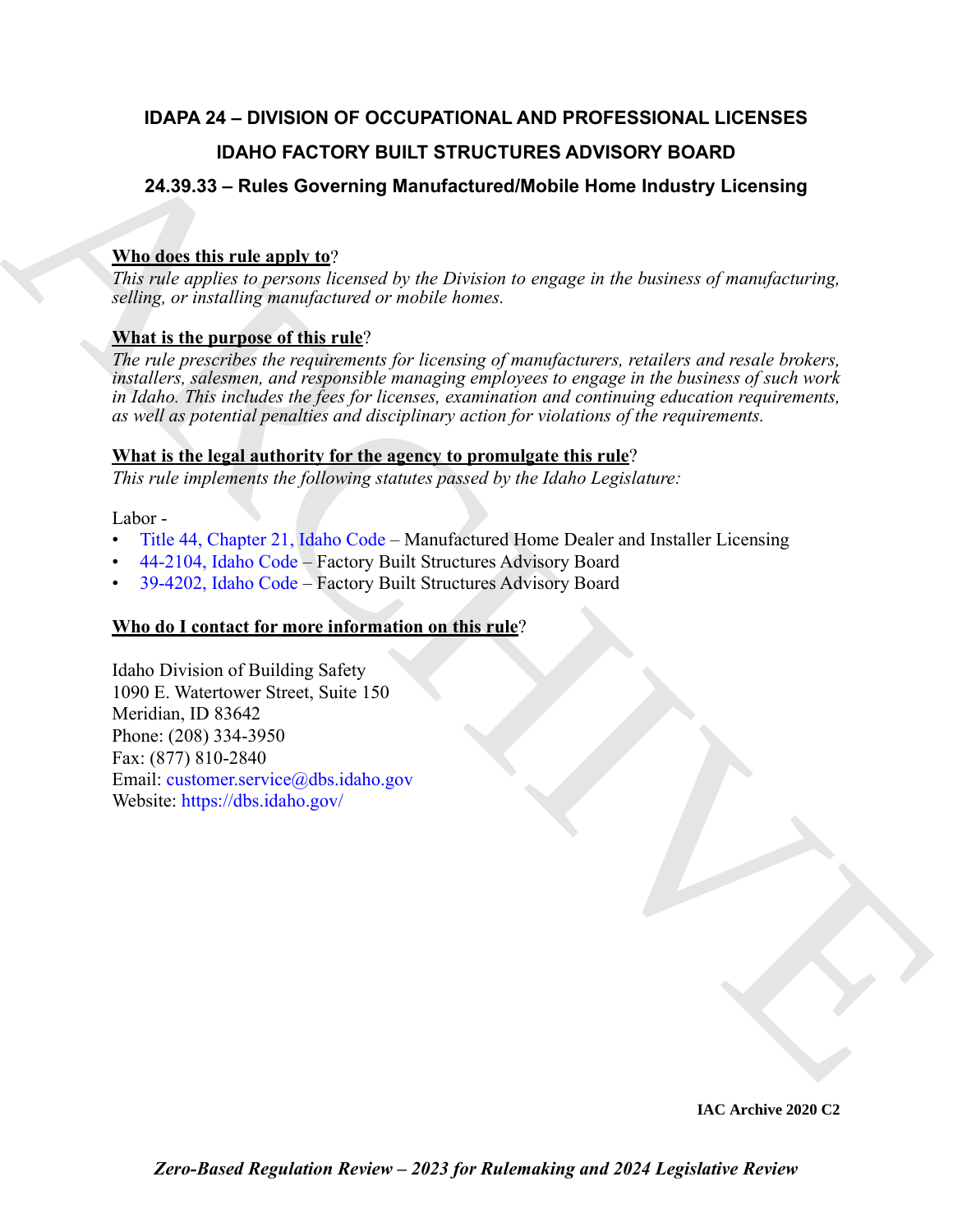# **Table of Contents**

| 24.39.33 – Rules Governing Manufactured/Mobile Home Industry Licensing |  |
|------------------------------------------------------------------------|--|
|                                                                        |  |
|                                                                        |  |
|                                                                        |  |
|                                                                        |  |
|                                                                        |  |
|                                                                        |  |
|                                                                        |  |
|                                                                        |  |
|                                                                        |  |
|                                                                        |  |
| 017. Procedures For Licensing Suspension, Revocation Or Nonrenewal.  8 |  |
|                                                                        |  |
|                                                                        |  |
|                                                                        |  |
|                                                                        |  |
| 022. Manufactured Home Buyer's Information And Disclosure Form.  9     |  |
|                                                                        |  |
|                                                                        |  |
|                                                                        |  |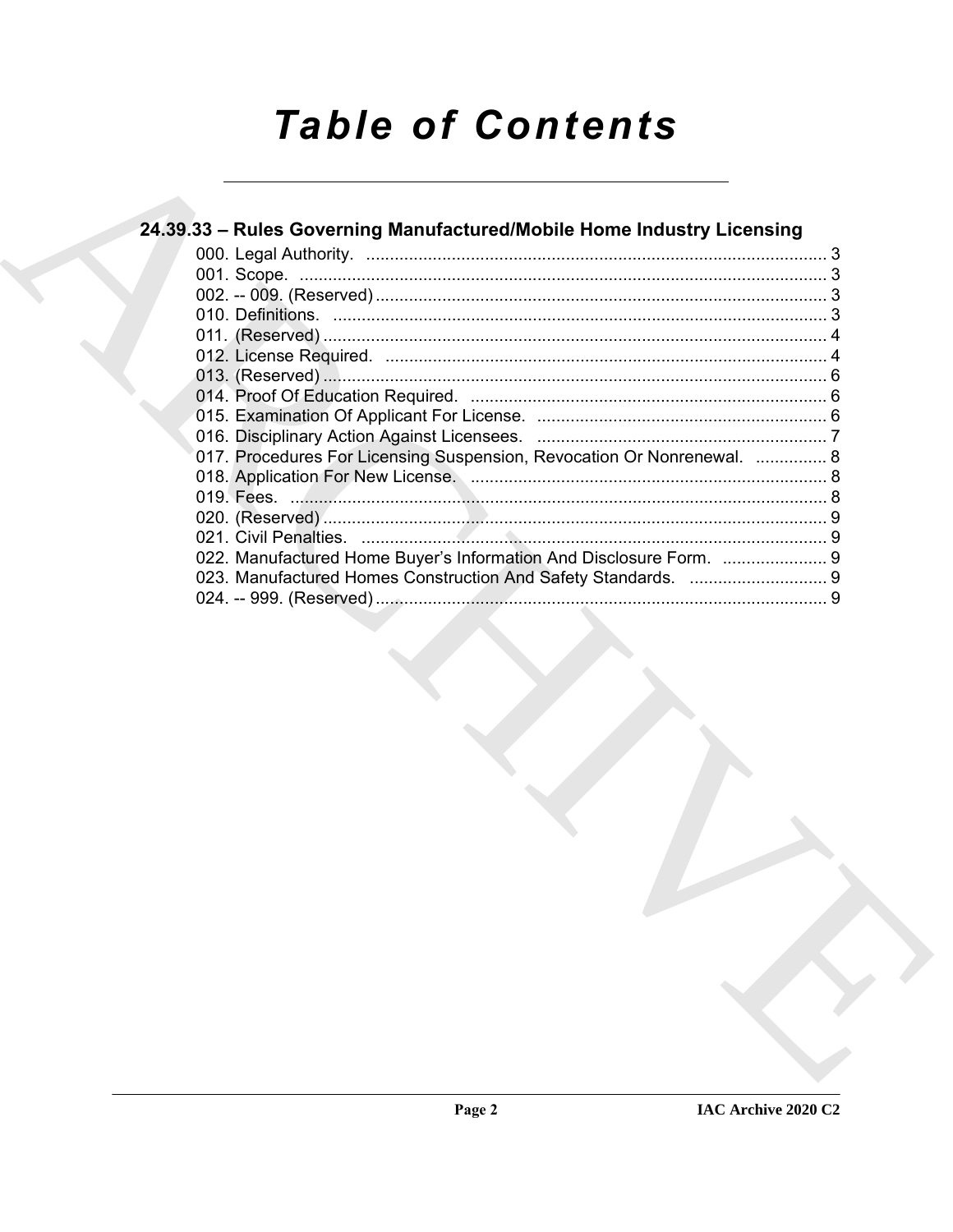#### <span id="page-2-16"></span><span id="page-2-0"></span>**24.39.33 – RULES GOVERNING MANUFACTURED/MOBILE HOME INDUSTRY LICENSING**

#### <span id="page-2-1"></span>**000. LEGAL AUTHORITY.**

The rules are promulgated pursuant to Title 44, Chapter 21, Idaho Code. (7-1-21)T

#### <span id="page-2-17"></span><span id="page-2-2"></span>**001. SCOPE.**

These rules apply to persons engaged in the business of manufacturing, selling, or installing manufactured or mobile homes for purposes of human habitation in Idaho. (7-1-21)T

#### <span id="page-2-3"></span>**002. -- 009. (RESERVED)**

#### <span id="page-2-5"></span><span id="page-2-4"></span>**010. DEFINITIONS.**

<span id="page-2-6"></span>For the purposes of these rules, the following terms will be used, as defined below:  $(7-1-21)$ T

Here is considered by the 10 th signature of the signature and the signature and the signature of  $C(1-21)$ <br>
the signature properties of the properties of the signature of the signature of the signature of the signature o **01. Alterations to Manufactured Homes**. The replacement, addition, and modification, or removal of any equipment or installation after sale by a manufacturer to a retailer but prior to sale by a retailer to a purchaser which may affect the construction, fire safety, occupancy, plumbing, heat-producing or electrical system. It includes any modification made in a manufactured home which may affect the compliance of the home with the standards, but it does not include the repair or replacement of a component or appliance "plug-in" to an electrical receptacle where the replaced item is of the same configuration and rating as the one being replaced. It also does not include the addition of an appliance requiring "plug-in" to an electrical receptacle, which appliance was not provided with the manufactured home by the manufacturer, if the rating of the appliance does not exceed the rating of the receptacle to which it is connected. (7-1-21) which it is connected.

<span id="page-2-8"></span><span id="page-2-7"></span>

| 02. | <b>Board.</b> The Factory Built Structures Advisory Board. | $(7-1-21)T$ |
|-----|------------------------------------------------------------|-------------|
|-----|------------------------------------------------------------|-------------|

<span id="page-2-9"></span>**03.** Bond. The performance bond required by Section 44-2103, Idaho Code.  $(7-1-21)T$ 

**04. Branch Office**. An enclosed structure accessible and open to the public, at which the business of the manufactured/mobile home retailer is conducted simultaneously with and physically separated from his principal place of business. There must be displayed on the exterior a sign permanently affixed to the land or building with letters clearly visible to the major avenue of traffic. The sign must provide the business name of the retailer.

 $(7-1-21)T$ 

<span id="page-2-11"></span><span id="page-2-10"></span>

| 05. | <b>Business.</b> Occupation, profession, or trade. | $(7-1-21)T$ |
|-----|----------------------------------------------------|-------------|
|-----|----------------------------------------------------|-------------|

**06. Deceptive Practice**. Intentionally publishing or circulating any advertising concerning mobile or manufactured homes which: (7-1-21)T

<span id="page-2-13"></span>**a.** Is misleading or inaccurate in any material respect;  $(7-1-21)$ T

**b.** Misrepresents any of the products or services sold or provided by a manufacturer, manufactured/ ome retailer, or installation company. (7-1-21)T mobile home retailer, or installation company.

**07. Installer**. A person who owns a business which installs manufactured/mobile homes at the sites where they are to be occupied by the consumer. The term does not include the purchaser of a manufactured/mobile home. A retailer who does install manufactured/mobile homes is an installer. The term also does not include concrete contractors or their employees. (7-1-21)T

<span id="page-2-12"></span>**08. Installation**. The term includes "setup" and is the complete operation of fixing in place a manufactured/mobile home for occupancy. (7-1-21)T

<span id="page-2-14"></span>**09. Manufactured Home**. A structure, constructed after June 15, 1976, in accordance with the HUD manufactured home construction and safety standards, and is transportable in one (1) or more sections, which, in the traveling mode, is eight (8) body feet or more in width or is forty (40) body feet or more in length, or when erected on site, is three hundred twenty (320) or more square feet, and which is built on a permanent chassis and designed to be used as a dwelling with or without a permanent foundation when connected to the required utilities, and includes the plumbing, heating, air conditioning, and electrical systems contained therein, except that such term must include any structure which meets all the requirements of this subsection except the size requirements and with respect to which the manufacturer voluntarily files a certification required by the secretary of Housing and Urban Development and complies with the standards established under 42 U.S.C. Section 5401, et seq.  $(7-1-21)$ T

<span id="page-2-15"></span>**10. Manufactured Home Retailer**. Except as otherwise provided in these rules: (7-1-21)T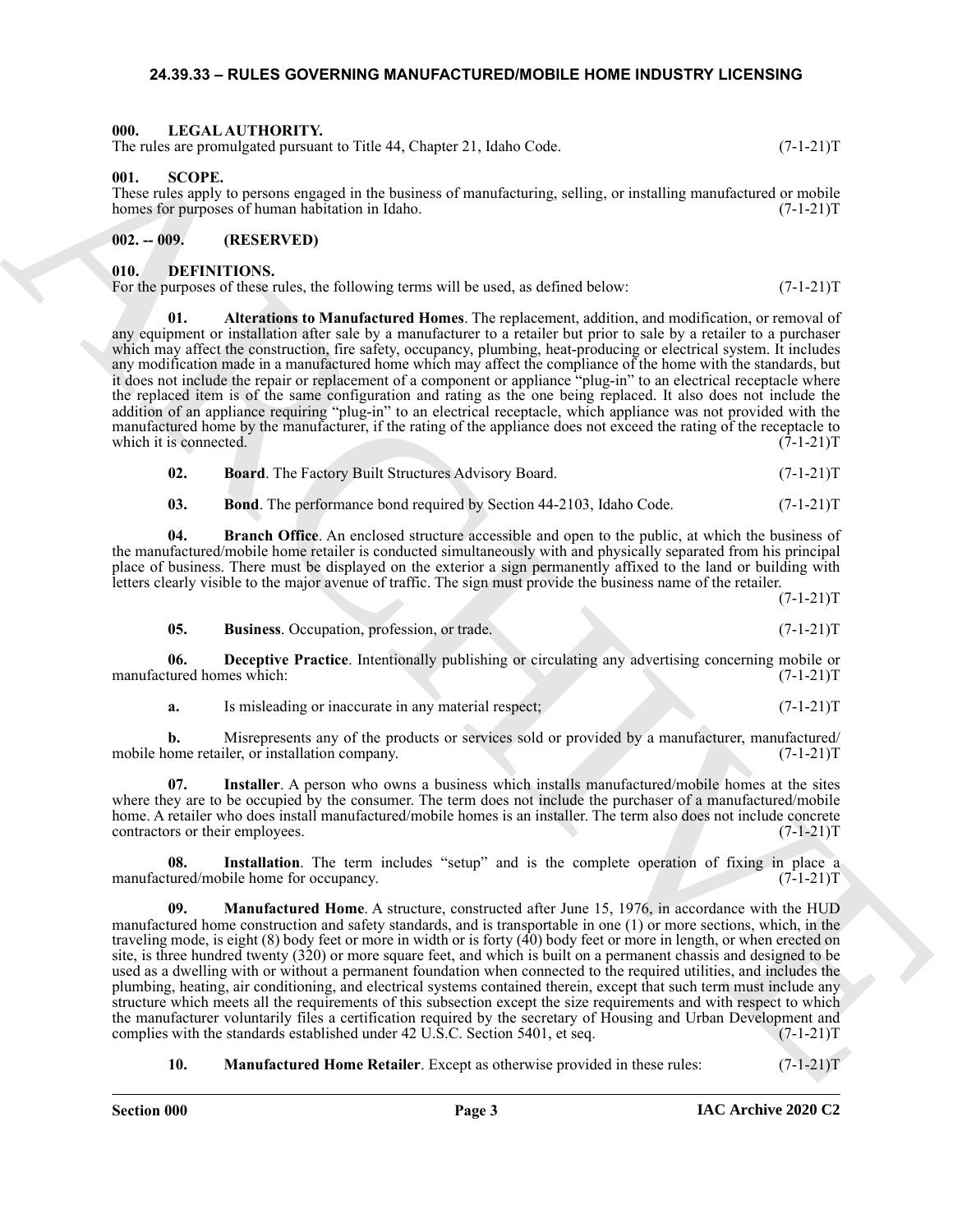<span id="page-3-2"></span>**a.** Any person engaged in the business of selling or exchanging new and used units; or  $(7-1-21)$ T

**b.** Any person or who buys, sells, lists, or exchanges three (3) or more new and used units in any one  $(1)$  calendar year.  $(7-1-21)T$ 

**11. Manufacturer**. Any person engaged in the business of manufacturing manufactured homes that are or sale, lease, or exchange in the state of Idaho. offered for sale, lease, or exchange in the state of Idaho.

<span id="page-3-3"></span>**Mobile Home**. A factory-assembled structure or structures generally constructed prior to June 15, 1976, the date of enactment of the National Manufactured Housing Construction and Safety Standards Act (HUD Code), and equipped with the necessary service connections and made so as to be readily movable as a unit or units on their own running gear and designed to be used as a dwelling unit or units with or without a permanent foundation.  $(7-1-21)T$ 

<span id="page-3-4"></span>**13. Person**. A natural person, corporation, partnership, trust, society, club, association, or other tion. (7-1-21)T organization.

**14. Principal Place of Business**. The primary physical location at which the business of a manufactured home retailer is lawfully conducted. Each of the following requirements must be met to qualify as the principal place of business: (7-1-21) principal place of business:

<span id="page-3-5"></span>**a.** The business of the manufactured or mobile home retailer is lawfully conducted here; (7-1-21)T

- **b.** The office or offices of the retailer is or are located here;  $(7-1-21)$ T
- **c.** The public may contact the retailer here; (7-1-21)T
- **d.** The offices are accessible and open to the public; and  $(7-1-21)$ T

**2006** – *Factory Built Sirrectives Advisory Board Manufactured Mobile Home Indiansy Licensing***<br>
Any particular and the simulation of victima or continent to the simulation of**  $(31211)$ **<br>
(1) calcular the simulation of th e.** The greatest portion of the retailer's business is conducted here. The books and other records of a retailer must be kept and maintained at the retailer's principal place of business and be open to inspection during normal business hours by any authorized agent of the Division. Moreover, there must be displayed on the exterior a sign permanently affixed to the land or building with letters providing the business name of the retailer clearly visible<br>to the major avenue of traffic. (7-1-21)T to the major avenue of traffic.

<span id="page-3-6"></span>**15. Transit Damage**. Application to manufactured home means that damage encountered en route from the place of manufacture to the dealer or first owner involving structural integrity or any repair that does not result in return to the same construction or assembly as specified in the manufacturer's design approval without additional reinforcement or change.  $(7-1-21)$ T additional reinforcement or change.

**16. Used Manufactured Home or Mobile Home**. A manufactured home or mobile home, respectively, which has been: (7-1-21)T

<span id="page-3-7"></span>**a.** Sold, rented, or leased and occupied prior to or after the sale, rental, or lease; or  $(7-1-21)$ T

**b.** Registered with or been the subject of a certificate of title issued by the Idaho Department of Transportation or the appropriate authority of any state, the District of Columbia, or foreign state or country.

 $(7-1-21)T$ 

#### <span id="page-3-0"></span>**011. (RESERVED)**

#### <span id="page-3-8"></span><span id="page-3-1"></span>**012. LICENSE REQUIRED.**

It is unlawful to engage in business as a manufacturer, manufactured/mobile home retailer, or installer without being duly licensed by the Division pursuant to Title 44, Chapter 21, Idaho Code, and these rules. No issued licenses are transferable. (7-1-21)T transferable. (7-1-21)T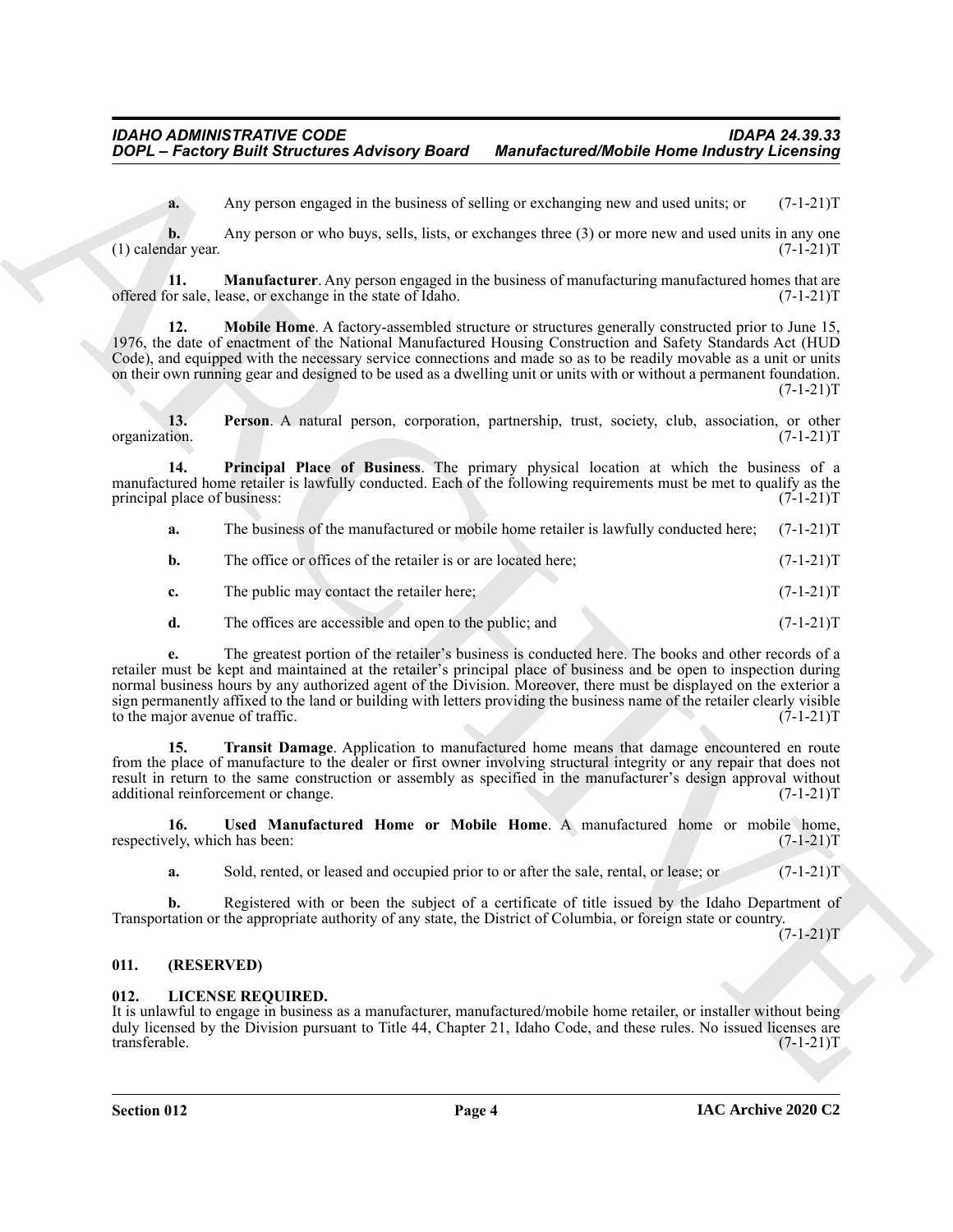<span id="page-4-4"></span>**01. Minimum Age Requirement**. No license will be issued to a person under eighteen (18) years of eighteen eighteen (18) years of  $(7-1-21)$ age at the time of license application.

<span id="page-4-1"></span>**02. Designated License Holder**. Any applicant for a license under these rules who is not a natural person must designate a natural person to be license holder and represent the corporation, partnership, trust, society, club, association, or other organization for all licensing purposes under these rules including, but not limited to, testing and education. (7-1-21) testing and education.

**a.** The authorization to act as designated license holder must be in writing, signed by the applicant and the person designated, and filed with the Division along with the application.  $(7-1-21)T$ 

**2004.** Freehood Wallette Advisory Beard Monterferred Mobile Home the article and the spin of the spin of the spin of the spin of the spin of the spin of the spin of the spin of the spin of the spin of the spin of the spi **b.** Any person designated under Subsection 012.02 of these rules represents one (1) applicant only, and must immediately notify the Division in writing if his working relationship with the applicant has been terminated. The license will be issued in the name of the designated license holder with the name of the organization he represents also noted on the license. The license holder is considered by the Division to be the licensee, even if the license holder is the designated representative of an organization. (7-1-21)T

**c.** The applicant and the person designated under Subsection 012.02 of these rules agree by acceptance of the designation that the designated person acts as agent of the applicant for all purposes under Title 44, Chapters 21 and 22, Idaho Code, and all rules promulgated thereunder.  $(7-1-21)T$ 

<span id="page-4-5"></span>**03. Proof of License**. Proof of the existence of any license issued pursuant to these rules is carried upon the person of any installation at all times during the performance of the installation work. Moreover, any license issued to a manufactured/mobile home retailer must be posted in a conspicuous place on the business premises of the employer for whom the holder of the license is licensed. The license of a manufacturing facility or branch office must<br>also be posted in a conspicuous place at the location licensed. (7-1-21) also be posted in a conspicuous place at the location licensed.

<span id="page-4-6"></span>**04. Real Estate Brokers**. Licensed real estate brokers or real estate salesmen representing licensed real estate brokers are not required to obtain a license under these rules to sell or lease a used unit that is currently carried on the tax rolls as personal property and that otherwise falls within the exemption contained in Section 44-2102(2), Idaho Code. (7-1-21) Idaho Code. (7-1-21)T

**05. License for Manufacturers**. To engage in business in the state of Idaho, each manufacturer must be licensed by the Division. (7-1-21)T

#### <span id="page-4-3"></span><span id="page-4-2"></span>**06. License for Branch Office of Manufactured/Mobile Home Retailer**. (7-1-21)T

**a.** The Division requires as a condition of licensing and bonding any information it deems necessary for each location where a manufactured/mobile home retailer maintains a branch office. The mere listing of manufactured/mobile homes for sale does not constitute a branch office, but the use of a mobile home park or a state sales office by a licensee for the sale or offering for sale of manufactured/mobile homes does constitute the maintenance of a branch office. A branch office manager may not manage more than one (1) branch office. (7-1-21)T

**b.** To open a branch office, a retailer must: obtain a license from the Division to operate the branch  $(7-1-21)T$ office.  $(7-1-21)T$ 

#### **07. License to Engage in Business as Manufactured/Mobile Home Retailer, Manufacturer, or Installer; Application; Bond; Issuance, Expiration, and Renewal.** (7-1-21)T

<span id="page-4-0"></span>**a.** Applicants for a manufacturer's, retailers, or installer's license must furnish:  $(7-1-21)$ T

i. Any proof the Division may deem necessary that the applicant is a manufacturer, retailer, or installer; (7-1-21)T

ii. Any proof the Division may require that the applicant has a principal place of business; (7-1-21)T

iii. In the case of a retailer in new manufactured homes, an instrument in the form prescribed by the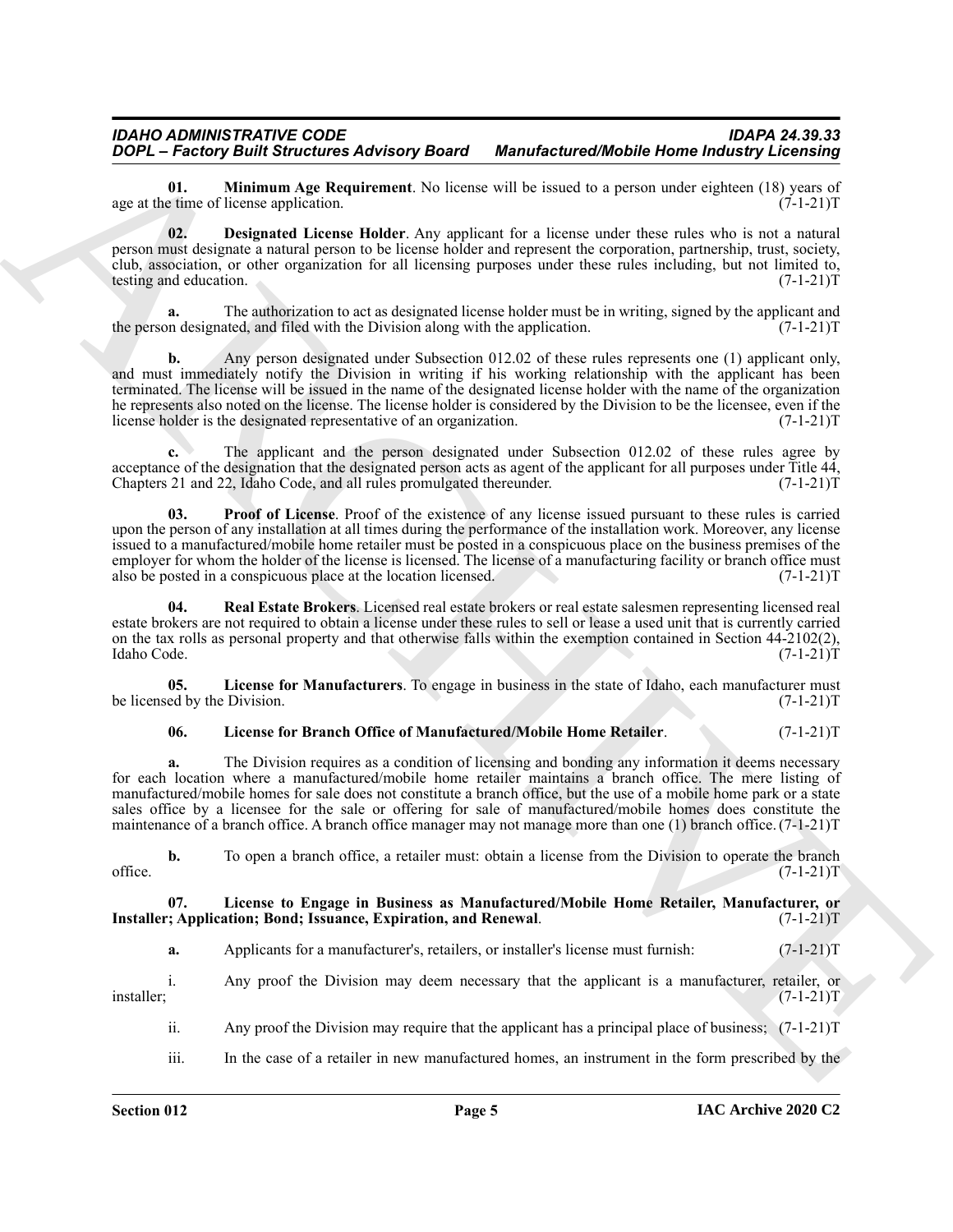Division executed by or on behalf of the manufacturer certifying that the applicant is an authorized franchise retailer for the make concerned;  $(7-1-21)$ for the make concerned;

| iv. | The fee and proof of bond fixed by rule; and                                                          | $(7-1-21)T$ |
|-----|-------------------------------------------------------------------------------------------------------|-------------|
| V.  | Proof of passing the examination required by these rules, as applicable.                              | $(7-1-21)T$ |
| b.  | Within thirty (30) days after receipt of a completed application, the Division will issue or deny the | $(7-1-21)T$ |

 $l$  (7-1-21)T

**c.** Each license is valid for a period of one (1) year from the date of issuance and may be renewed for equative period upon application to and approval by the Division. (7-1-21) like consecutive period upon application to and approval by the Division.

#### <span id="page-5-0"></span>**013. (RESERVED)**

#### <span id="page-5-6"></span><span id="page-5-1"></span>**014. PROOF OF EDUCATION REQUIRED.**

**01. Satisfactory Proof for Initial Application Submission**. An application for a license as a manufactured/mobile home installer must include proof satisfactory to the Division that the applicant has completed the following number of hours of initial education in order to be approved: (7-1-21)T

<span id="page-5-9"></span><span id="page-5-8"></span>**a.** Installers and retailers who are installers: eight (8) hours. (7-1-21)T

**b.** The course of initial education must be approved by the Division and must include information relating to the provisions of these rules, Title 44, Chapters 21, Idaho Code, and the National Manufactured Housing<br>Construction and Safety Standards Act of 1974. (7-1-21) Construction and Safety Standards Act of 1974.

**SON:**  $\vec{r} = \vec{R} \vec{a} \vec{b} \vec{c} \vec{a}$  (and  $\vec{b} \vec{a} \vec{b}$  for  $\vec{b} \vec{b}$  for  $\vec{b} \vec{b}$  for  $\vec{b} \vec{b}$  for  $\vec{b} \vec{b}$  for  $\vec{b} \vec{b}$  for  $\vec{b} \vec{b}$  for  $\vec{b} \vec{b}$  for  $\vec{b} \vec{b}$  for  $\vec{b} \vec{b}$  for **02. Satisfactory Proof for License Renewal**. The Division will not renew any installer license, or retailer license of any retailer who is also an installer, issued pursuant to Title 44, Chapters 21 or 22, Idaho Code, or these rules until the licensee has submitted proof satisfactory to the Division that he has, during the three (3) years immediately preceding the renewal of the license, completed at least eight (8) hours of continuing education.

 $(7-1-21)T$ 

**03.** Continuing Education Course. The course of continuing education must be approved by the and include information relating to the following:  $(7-1-21)$ Division and include information relating to the following:

<span id="page-5-7"></span>**a.** Manufactured housing or mobile home parks; (7-1-21)T

**b.** The construction, including components and accessories, rebuilding, servicing, installation, or sale factured/mobile homes: (7-1-21)T of manufactured/mobile homes;

**c.** Legislative issues concerning manufactured/mobile home housing and manufactured/mobile home parks, including pending and recently enacted state or federal legislation; and (7-1-21)T

**d.** These rules, Title 44, Chapters 21 or 22, Idaho Code, and the Manufactured Housing Safety s Act of 1974. (7-1-21)T Standards Act of 1974.

#### <span id="page-5-3"></span><span id="page-5-2"></span>**015. EXAMINATION OF APPLICANT FOR LICENSE.**

<span id="page-5-5"></span>**01. Required Examinations**. The Division requires a written examination of each applicant for an initial license as a manufactured/mobile home retailer or installer. To avoid the requirement of an examination and be considered a renewal, any licensee must renew his license within six (6) months of its expiration date. considered a renewal, any licensee must renew his license within six (6) months of its expiration date.

<span id="page-5-4"></span>**02. Approval of Examination and Grade**. Examinations for all classifications under these rules must be approved by the Division and the Board. No license will be issued unless the applicant receives a final grade of seventy percent (70%) or higher.  $(7-1-21)$ T seventy percent  $(70%)$  or higher.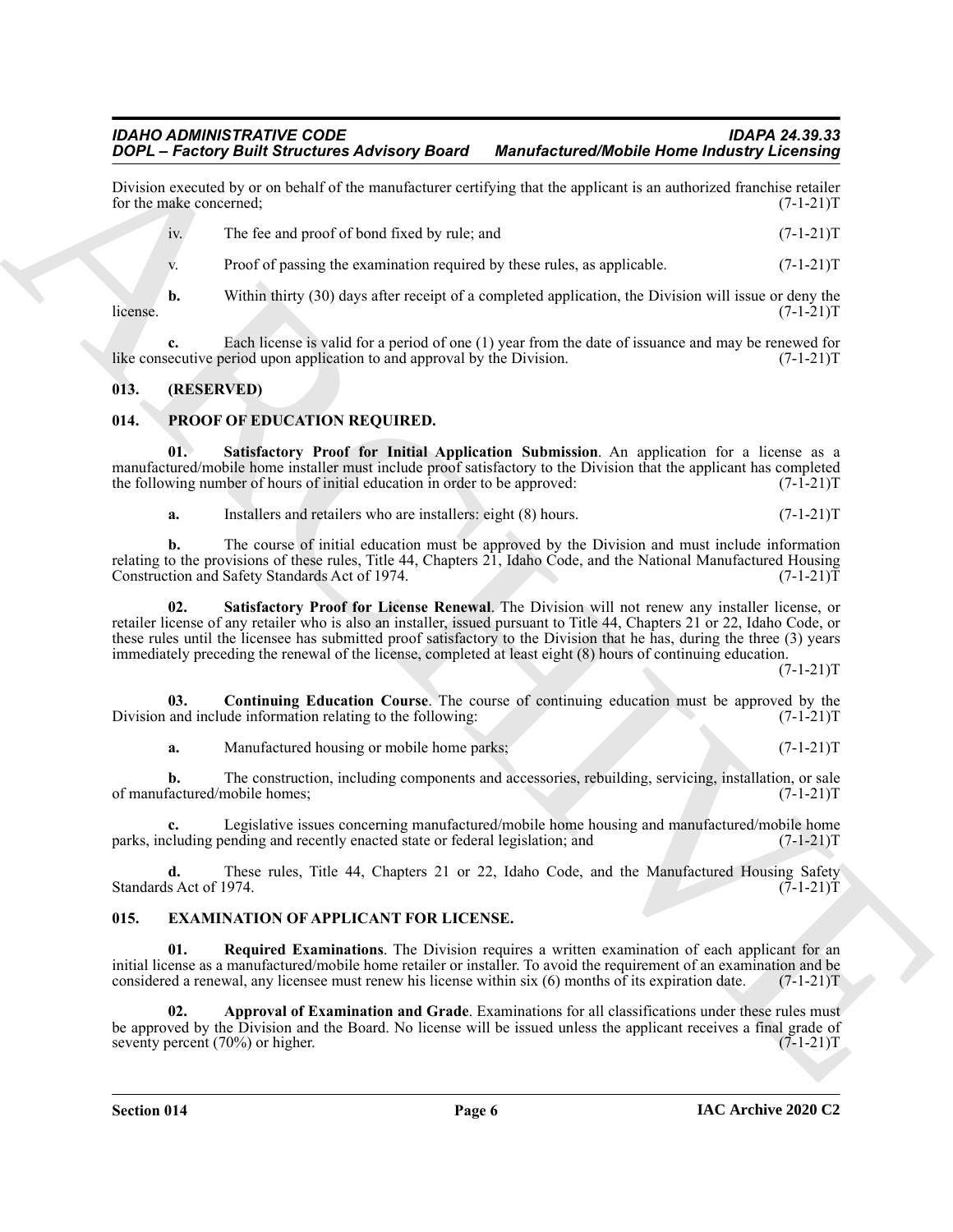#### <span id="page-6-0"></span>**016. DISCIPLINARY ACTION AGAINST LICENSEES.**

The Division may deny, suspend, refuse to renew, or revoke any license issued under Title 44, Chapter 21, Idaho Code, or these rules or reissue the license subject to reasonable conditions upon any of the following grounds:  $(7-1-21)T$ 

<span id="page-6-16"></span>**01. Violation of Rules and Statutes**. For any willful or repeated violation of these rules, IDAPA 24.39.34, "Rules Governing Manufactured or Mobile Home Installations," or Title 44, Chapters 21 or 22, Idaho  $\text{Code.}$  (7-1-21)T

<span id="page-6-7"></span>**02.** Failure to Have Principal Place of Business. With regards only to a manufactured/mobile home failure of the applicant or licensee to have a principal place of business. (7-1-21) retailer, failure of the applicant or licensee to have a principal place of business.

<span id="page-6-12"></span>**03.** False Information. Material misstatement in the application or otherwise furnishing false ion to the Division. (7-1-21)T information to the Division.

<span id="page-6-5"></span>**04.** Disclosing Contents of Examination. Obtaining or disclosing the contents of an examination the Division. (7-1-21)T given by the Division.

<span id="page-6-4"></span>**05. Deceptive Practice**. The intentional publication, circulation, or display of any advertising which es a deceptive practice as that term is defined in Subsection 010.05 of these rules. (7-1-21) constitutes a deceptive practice as that term is defined in Subsection 010.05 of these rules.

<span id="page-6-10"></span>**06.** Failure to Provide Business Name. Failure to include in any advertising the name of the licensed r installer. (7-1-21) retailer or installer.

<span id="page-6-14"></span><span id="page-6-6"></span>**07.** Encouraging Falsification. Intentionally inducing an applicant or licensee to falsify an application.  $(7-1-21)T$ application.  $(7-1-21)T$ 

**2004** - **Excelor** State Towards Address the Montenburgh Mobile Home Industry Lecensing<br>
10. **DESCIENCIANT IN ACAINS LECENSES.**<br>
The mass and securities and securities are complete the second can be the second that the th **08. Poor Workmanship**. Performing workmanship which is grossly incompetent or repeatedly below the standards adopted by Title 44, Chapters 21 and 22, these rules, IDAPA 24.39.34, "Rules Governing Manufactured or Mobile Home Installations," the National Manufactured Housing Construction and Safety Standards Act of 1974, or the latest Idaho adopted editions of the International Residential Code, the National Electrical Code, the Idaho<br>State Plumbing Code, and the International Mechanical Code. (7-1-21)T State Plumbing Code, and the International Mechanical Code.

<span id="page-6-13"></span>**09.** Installation Supervisor Required. Failure to have an employee personally supervise any on of a manufactured/mobile home. installation of a manufactured/mobile home.

<span id="page-6-8"></span>**10. Failure to Honor Warranties**. Failure to honor any warranty or other guarantee given by a licensee for construction, workmanship, or material as a condition of securing a contract, or of selling, leasing, reconstructing, improving, repairing, or installing any manufactured/mobile home. (7-1-21)T

**11. Revocation or Denial of License**. Revocation or denial of a license issued pursuant to these rules invalent license by any other state or U.S. territory. (7-1-21) or an equivalent license by any other state or U.S. territory.

<span id="page-6-15"></span><span id="page-6-11"></span><span id="page-6-9"></span><span id="page-6-2"></span>**12. Failure to Respond to Notice**. Failure to respond to a notice served by the Division. (7-1-21)T

**13.** Failure to Permit Access to Documentary Materials. Failure or refusing to permit access by the to relevant documentary materials after being requested to do so by the Division. (7-1-21)T Division to relevant documentary materials after being requested to do so by the Division.

**14. Conviction of Misdemeanor**. Conviction of a misdemeanor for violation of any of the provisions (4, Chapters 21 or 22, Idaho Code. (7-1-21) of Title 44, Chapters 21 or 22, Idaho Code.

<span id="page-6-1"></span>**15. Conviction of Felony**. Conviction or withheld judgment for a felony in this state, any U.S. or country. (7-1-21)T territory, or country.

<span id="page-6-3"></span>**16. Dealing with Stolen Manufactured or Mobile Homes**. To knowingly purchase, sell, or otherwise or dispose of a stolen manufactured or mobile home. (7-1-21)T acquire or dispose of a stolen manufactured or mobile home.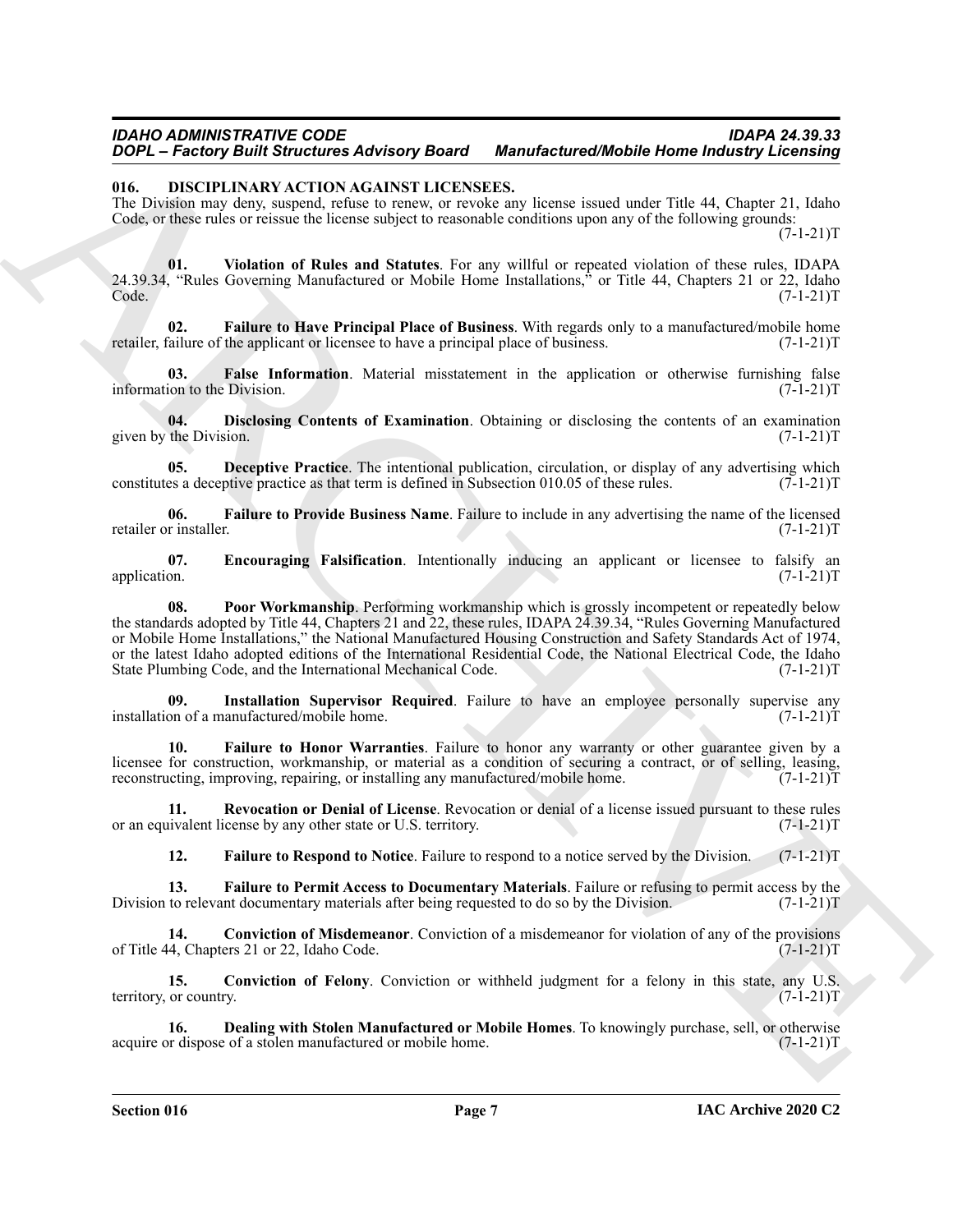<span id="page-7-4"></span>**17. Violation of Permit or Inspection Requirements**. To knowingly violate any permit or inspection ents of any city or county of this state. requirements of any city or county of this state.

#### <span id="page-7-9"></span><span id="page-7-0"></span>**017. PROCEDURES FOR LICENSING SUSPENSION, REVOCATION OR NONRENEWAL.**

Any proceeding to suspend, revoke, or not renew any license will be conducted as a contested case in accordance with the provisions of Title 67, Chapter 52, Idaho Code, and the "Idaho Rules of Administrative Procedure of the Attorney General," IDAPA 04.11.01.000, et seq. (7-1-21) Attorney General," IDAPA 04.11.01.000, et seq.

#### <span id="page-7-3"></span><span id="page-7-1"></span>**018. APPLICATION FOR NEW LICENSE.**

Any person whose license has been revoked may not apply for a new license until the expiration of one (1) year from the date of such revocation. (7-1-21)T the date of such revocation.

#### <span id="page-7-5"></span><span id="page-7-2"></span>**019. FEES.**

<span id="page-7-6"></span>**01. Fees for Issuance and Renewal of License**. The following fees for the issuance and renewal of a license will be charged:

**a.** Manufactured/mobile home retailer license: four hundred forty dollars (\$440). Retailers who are also installers will have to pay an installer's license fee to hold both licenses. (7-1-21)T

**b.** Manufacturer license: four hundred forty dollars (\$440); (7-1-21)T

<span id="page-7-8"></span>**c.** Manufactured/mobile home installer license: two hundred twenty dollars (\$220);  $(7-1-21)$ T

**02. Performance Bonding Requirements**. Application for licensing will be accepted when nied by the following performance bond: (7-1-21)T accompanied by the following performance bond:

- **a.** Manufacturer: twenty thousand dollar (\$20,000) bond; (7-1-21)T
- <span id="page-7-7"></span>**b.** Manufactured/mobile home retailer: forty thousand dollar (\$40,000) bond;  $(7-1-21)$ T

**c.** Manufactured/mobile home installer: five thousand dollar (\$5,000) bond. Retailers who are also will be required to post an installer's bond to hold both licenses. (7-1-21) installers will be required to post an installer's bond to hold both licenses.

**2004.** Francos **Constrainers Adventure and Remember to Manufacture of Models Home Indiana (1973). The state of the state of the state of the state of the state of the state of the state of the state of the state of the 03. Money or Securities Deposit in Lieu of Performance Bond**. A money or securities deposit will be accepted by the Division in lieu of the performance bonding requirement as set forth at Title 44, Chapter 21, Idaho Code, and Subsection 019.02 of these rules, under the following circumstances: (7-1-21) Code, and Subsection 019.02 of these rules, under the following circumstances:

Any such money or securities deposit is in a principal sum equal to the face amount of the required for the applicable licensing category;  $(7-1-21)$ performance bond required for the applicable licensing category;

**b.** Any such money deposit is deposited in a time certificate of deposit that provides on its face that the principal amount of such certificate of deposit is payable to the Division upon presentment and surrender of the instrument;  $(7-1-21)$ T instrument; (7-1-21)T

**c.** Any such time certificate of deposit has a maturity date of one (1) year from the effective date of and has an automatic renewal provision for subsequent years; (7-1-21)<sup>T</sup> licensure and has an automatic renewal provision for subsequent years;

**d.** Any such time certificate of deposit must be provided to the Division at the time of application for licensure and be retained by the Division during the effective period of licensure unless otherwise expended by the Division to insure completion of the licensee's performance; (7-1-21) Division to insure completion of the licensee's performance;

**e.** Any such time certificate of deposit will be returned to an unsuccessful applicant for licensure;  $(7-1-21)T$ 

**f.** The principal amount of any such time certificate of deposit, to the extent not otherwise expended to insure completion of the licensee's performance, will be returned to the depositor by the Division on or before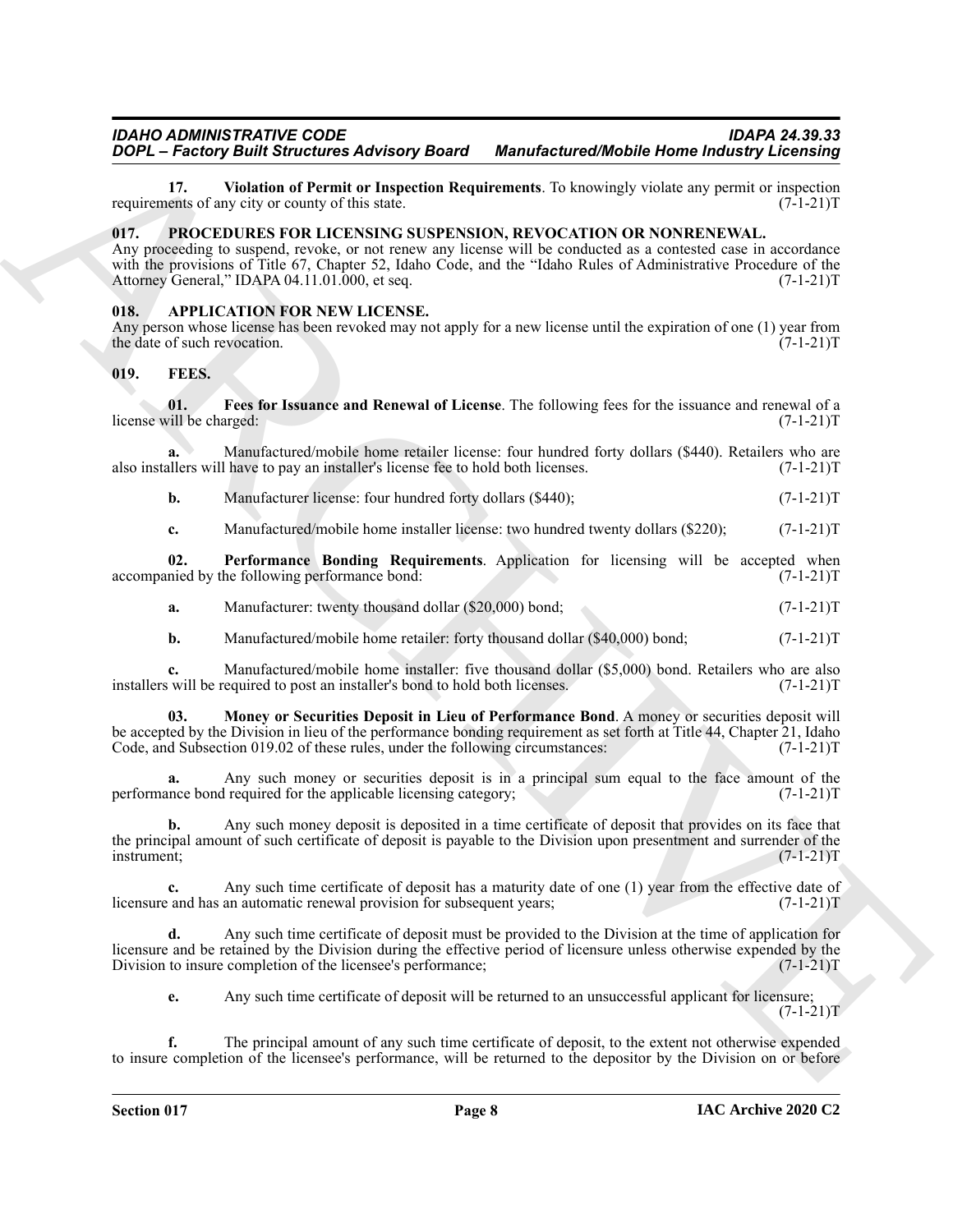ninety (90) days subsequent to the occurrence of any of the following events: voluntary surrender or return of a license; expiration of a license; lapse of a license; or revocation or suspension of a license; and (7-1-21) license; expiration of a license; lapse of a license; or revocation or suspension of a license; and

**g.** Any interest income earned by reason of the principal amount of the time certificate of deposit is the property of the licensee.  $(7-1-21)T$ 

#### <span id="page-8-0"></span>**020. (RESERVED)**

#### <span id="page-8-5"></span><span id="page-8-1"></span>**021. CIVIL PENALTIES.**

<span id="page-8-10"></span>The following acts subject the violator to penalties based on the following schedule:  $(7-1-21)$ T

**01. Industry Licensing**. Except as provided for by Section 44-2106, Idaho Code, any person who engages in the business of a manufacturer, retailer, or installer, as defined in Section 44-2101A, Idaho Code, without being duly licensed by the Division is subject to a civil penalty of not more than five hundred dollars (\$500) for the first offense and a civil penalty of not more than one thousand dollars (\$1,000) for each offense thereafter. (7-1-21)T

<span id="page-8-7"></span>**02. Deceptive Practice**. In accordance with Section 44-2106(2), Idaho Code, any retailer or installer, who intentionally publishes or circulates any advertising that is misleading or inaccurate in any material respect or that misrepresents any of the products or service sold or provided by a manufacturer, retailer or installer is subject to a civil penalty of not more than five hundred dollars (\$500) for the first offense and a civil penalty of not more than one thousand dollars (\$1,000) for each offense thereafter. (7-1-21)T

<span id="page-8-6"></span>**03. Dealing with Stolen Manufactured or Mobile Homes**. In accordance with Section 44-2106(2), Idaho Code, any person who knowingly purchases, sells, or otherwise acquires or disposes of a stolen manufactured or mobile home is subject to a civil penalty of not more than one thousand dollars (\$1,000). (7-1-21)T

<span id="page-8-8"></span>**04. Failure to Maintain a Principal Place of Business**. In accordance with Section 44-2106(2), Idaho Code, any person who is a retailer duly licensed by the Division and who fails to maintain a principal place of business within Idaho, is subject to a civil penalty of not more than five hundred dollars (\$500) for the first offense and a civil penalty of not more than one thousand dollars  $(\text{1,000})$  for each offense thereafter.  $(7-1-21)T$ 

<span id="page-8-11"></span>**05. Violation of Rules and Statutes**. Any person who knowingly violates any of the provisions of these rules, IDAPA 24.39.34, "Rules Governing Manufactured or Mobile Home Installations," or the provisions of Title 44, Chapters 21 or 22, Idaho Code, is subject to a civil penalty of five hundred dollars (\$500) for the first offense and one thousand dollars (\$1,000) for each offense thereafter. (7-1-21) and one thousand dollars  $(\$1,000)$  for each offense thereafter.

<span id="page-8-9"></span>**06. Gross Violation**. In case of continued, repeated, or gross violations of these rules or IDAPA 24.39.34, "Rules Governing Manufactured or Mobile Home Installations," a license revocation may be initiated for licensed individuals under Title 44, Chapter 21, Idaho Code. Non-licensed individuals are subject to prosecution by the appropriate jurisdiction under Idaho law. (7-1-21) the appropriate jurisdiction under Idaho law.

#### <span id="page-8-12"></span><span id="page-8-2"></span>**022. MANUFACTURED HOME BUYER'S INFORMATION AND DISCLOSURE FORM.**

The Manufactured Home Buyer's Information and Disclosure Form must be presented by manufactured home retailers to each purchaser of a new manufactured home, and must be executed by the retailer and purchaser at the time the initial purchase order is signed for the sale of a new manufactured home. (7-1-21) time the initial purchase order is signed for the sale of a new manufactured home.

#### <span id="page-8-13"></span><span id="page-8-3"></span>**023. MANUFACTURED HOMES CONSTRUCTION AND SAFETY STANDARDS.**

**2004** – **Francisy Bull Streetch Architect Advisory Board Marchitecture (FRAnche)** Home Industries (FRAnche) and the streetch architecture (FRANCHIVE CHAPTER)<br>
Record of the most linear streetch and the streetch architect Effective June 15, 1976, the latest published edition of the National Manufactured Home Construction and Safety Standards and Manufactured Home Procedural and Enforcement Regulations are in effect for all manufactured homes manufactured within the state of Idaho, and for all new manufactured homes for sale within the state of Idaho. All new manufactured homes offered for sale within Idaho after the effective date of this section bear the Housing and Urban Development (H.U.D.) label as authorized in the Manufactured Home Procedural and Enforcement Regulations. (7-1-21)T

<span id="page-8-4"></span>**024. -- 999. (RESERVED)**